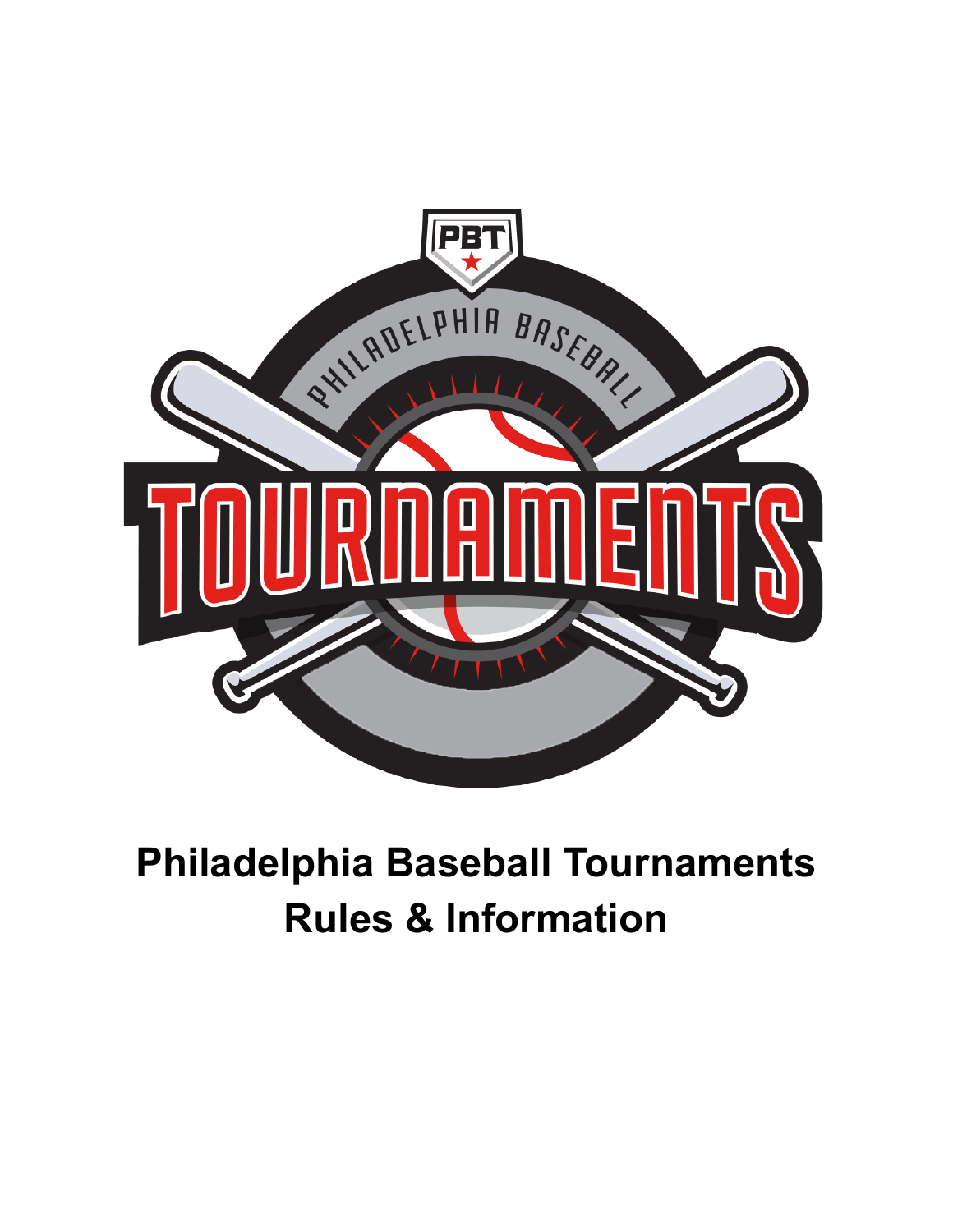

# **Tournament Information**

## **Check-In**

Coaches must report at least a half-hour prior to their first game of the tournament to check in with the tournament director. Coaches should be prepared to address any questions regarding tournament rules or policies.

### **Insurance**

Each team is required to submit proof of insurance before the start of the tournament. The Insurance certificate must have "Philadelphia Baseball Training" as the listed certificate holder and Newtown Edgmont Little League as additionally insured. If you are participating in multiple tournaments you will only need to submit proof of insurance at your first tournament of the year.

### **Rosters**

The roster size can be unlimited for the number of players on the team. Teams can add to their roster up to their first game. A player can be rostered for **two different age groups**, but not on multiple teams within a specific age group.

### **Baseballs/ Equipment**

Games balls will be provided by Philadelphia Baseball Tournaments for all games. Teams are required to use their own practice balls, helmets, bats, gloves, catchers gear, first aid, and other equipment that may be needed for your team.

### **Pre-game/ Batting Cages**

Use of the outdoor batting cages will be on a first come first serve basis. We ask that as a courtesy, only twenty minutes per team in the cages. The use of the Flanigan Center (Indoor Facility) will not be permitted unless approved by the tournament director. There is no pre-game infield/outfield.

### **Game Times**

Our goal is to start all games early or on time. If a field is running ahead of schedule, please be prepared to start your game 10-15 minutes early. If a field is running behind, please be prepared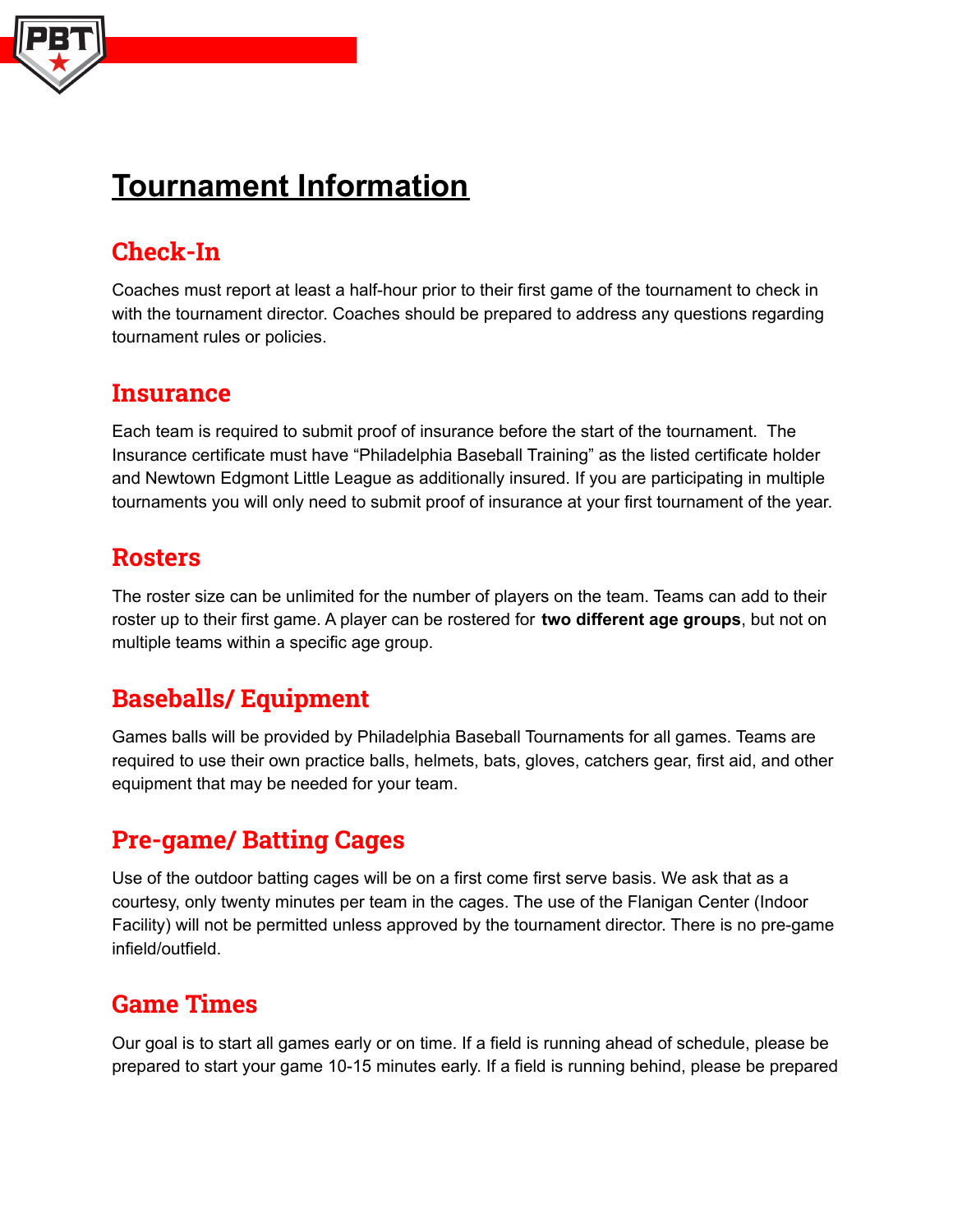

to start your game late. The Tournament Director will notify the Head Coaches of each team if a game is going to be ahead or behind schedule.

### **Playoff Communication**

Bracket play will vary based on the number of teams registered but will be communicated at the beginning of each tournament. Pool play game scores will be entered into Tourney Machine throughout the weekend as games are completed to ensure the best possible forecast for games on Sunday. You can view how the bracket is broken down by utilizing the Tourney Machine App.

# **First Aid**

There will be first aid equipment on site for all tournament games.

### **Tournament Awards**

Champions of each division will be awarded a Team prize per tournament. Tournaments powered by sponsors may have different tournament awards

### **Protests**

Protests will be heard and ruled on by the tournament director. The team protesting a playing rule must make a cash payment of \$150 at the time of the protest to the tournament director. If the protest is ruled in the protesting team's favor the \$150 will be refunded. Teams will not be allowed to protest a play on the field if play has already resumed. If a team is protesting illegal equipment and the tournament director rules in your favor, then the equipment in question will be removed immediately and play will continue.

### **Suspension**

Any player or coach that is ejected from a game will be suspended for the team's next game. The player or coach who is ejected will not be permitted in the dugout during the next game.

# **Age Eligibility**

Players will need to abide by the Age Requirement chart below. Any age eligibility protests will be heard by the tournament rules committee. A team protesting must have convincing evidence that a player is not in compliance. If the committee feels that the evidence is adequate, then they will proceed to the team in question submitted roster. If the player's information is not in compliance with the tournament requirements, then that player will be removed, and all opponents will receive a forfeit win.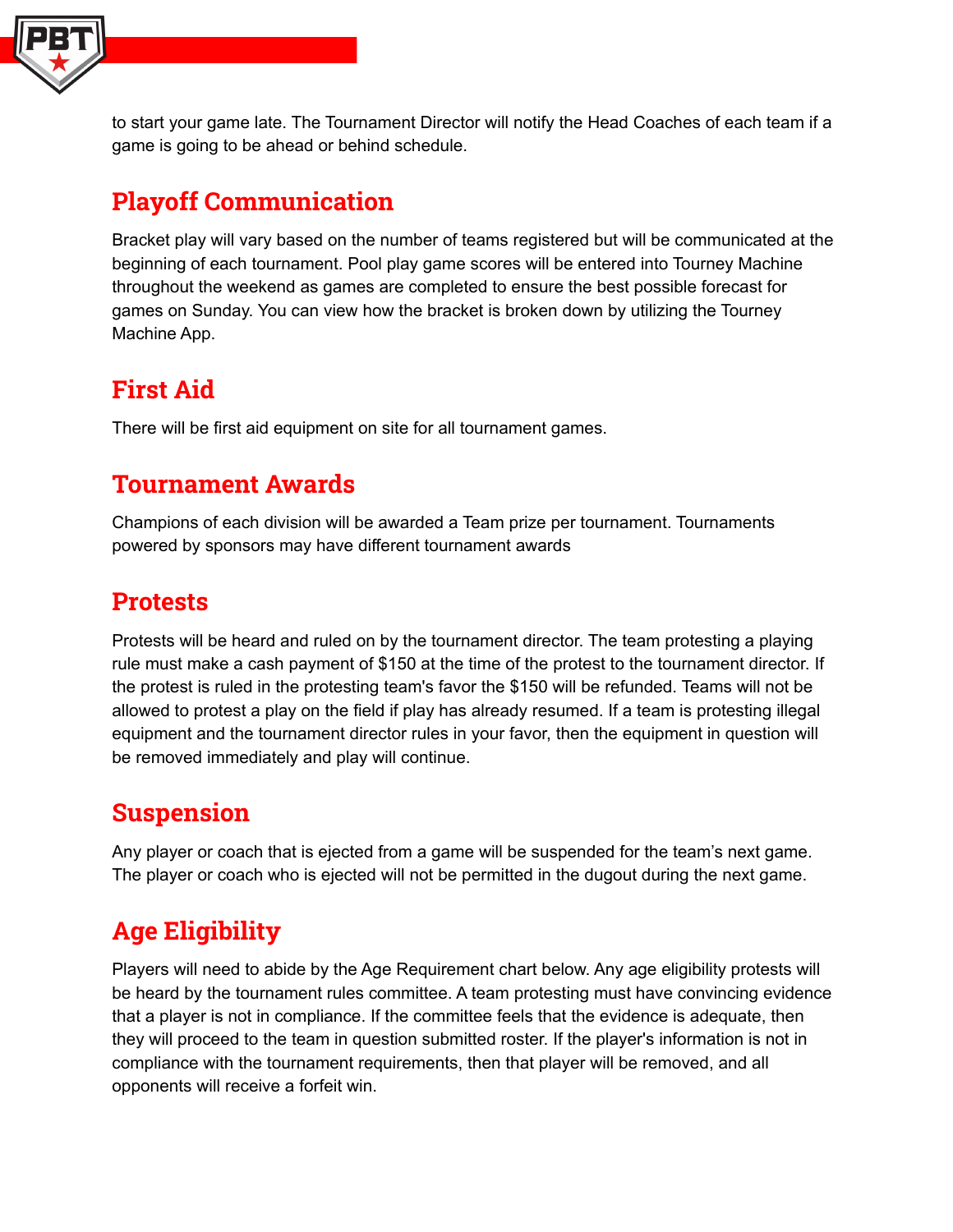

| 2021 Spring Summer Age Chart |                |                 |                 |                 |      |                 |      |      |
|------------------------------|----------------|-----------------|-----------------|-----------------|------|-----------------|------|------|
| Date of Birth                | 2012           | 2011            | 2010            | 2009            | 2008 | 2007            | 2006 | 2005 |
| January                      | 9u             | 10u             | 11u             | 12u             | 13u  | 14 <sub>u</sub> | 15u  | 16u  |
| February                     | 9u             | 10u             | 11u             | 12u             | 13u  | 14u             | 15u  | 16u  |
| March                        | 9 <sub>u</sub> | 10 <sub>u</sub> | 11u             | 12 <sub>u</sub> | 13u  | 14u             | 15u  | 16u  |
| April                        | 9u             | 10u             | 11u             | 12u             | 13u  | 14u             | 15u  | 16u  |
| May                          | 8u             | 9u              | 10u             | 11u             | 12u  | 13u             | 14u  | 15u  |
| June                         | 8u             | 9u              | 10u             | 11u             | 12u  | 13u             | 14u  | 15u  |
| July                         | 8u             | 9u              | 10u             | 11u             | 12u  | 13u             | 14u  | 15u  |
| August                       | 8u             | 9u              | 10 <sub>u</sub> | 11u             | 12u  | 13 <sub>u</sub> | 14u  | 15u  |
| September                    | 8u             | 9u              | 10u             | 11u             | 12u  | 13u             | 14u  | 15u  |
| October                      | 8u             | 9u              | 10u             | 11u             | 12u  | 13 <sub>u</sub> | 14u  | 15u  |
| November                     | 8u             | 9u              | 10u             | 11 <sub>u</sub> | 12u  | 13u             | 14u  | 15u  |
| December                     | 8u             | 9u              | 10u             | 11u             | 12u  | 13 <sub>u</sub> | 14u  | 15u  |

| 2021 Fall & 2022 Spring Summer Age Chart |                |      |                 |                 |                 |                 |                 |                 |
|------------------------------------------|----------------|------|-----------------|-----------------|-----------------|-----------------|-----------------|-----------------|
| Date of Birth                            | 2013           | 2012 | 2011            | 2010            | 2009            | 2008            | 2007            | 2006            |
| January                                  | 9u             | 10u  | 11 <sub>u</sub> | 12 <sub>u</sub> | 13 <sub>u</sub> | 14u             | 15u             | 16u             |
| <b>February</b>                          | 9 <sub>U</sub> | 10u  | 11 <sub>u</sub> | 12u             | 13 <sub>u</sub> | 14u             | 15u             | 16 <sub>u</sub> |
| March                                    | 9u             | 10u  | 11u             | 12u             | 13u             | 14u             | 15u             | 16u             |
| April                                    | 9u             | 10u  | 11 <sub>u</sub> | 12u             | 13 <sub>u</sub> | 14 <sub>u</sub> | 15u             | 16u             |
| May                                      | 8u             | 9u   | 10u             | 11u             | 12u             | 13u             | 14u             | 15u             |
| June                                     | 8 <sub>u</sub> | 9u   | 10u             | 11u             | 12u             | 13u             | 14u             | 15u             |
| July                                     | 8u             | 9u   | 10u             | 11u             | 12 <sub>u</sub> | 13u             | 14u             | 15u             |
| August                                   | 8u             | 9u   | 10u             | 11u             | 12u             | 13u             | 14u             | 15u             |
| September                                | 8u             | 9u   | 10u             | 11u             | 12 <sub>u</sub> | 13u             | 14 <sub>u</sub> | 15u             |
| October                                  | 8 <sub>U</sub> | 9u   | 10u             | 11u             | 12u             | 13u             | 14u             | 15u             |
| November                                 | 8u             | 9u   | 10u             | 11u             | 12 <sub>u</sub> | 13u             | 14 <sub>u</sub> | 15 <sub>u</sub> |
| December                                 | 8u             | 9u   | 10u             | 11u             | 12u             | 13u             | 14u             | 15u             |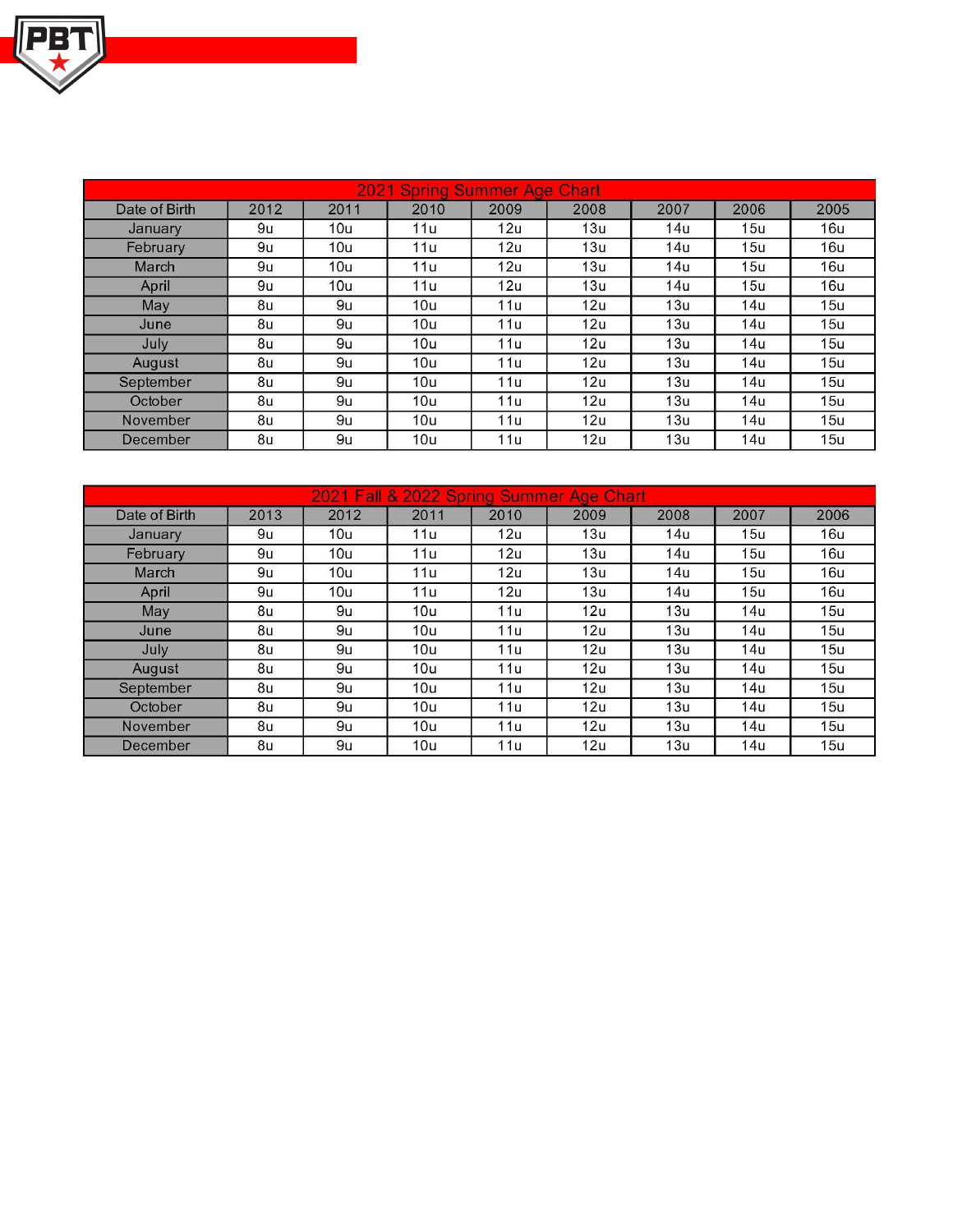

# Payment & Refund Policy

### **Payment Policy**

Philadelphia Baseball Tournaments require any team registering for a tournament to pay in full for all events prior to the start of the event. See registration pages for specific details regarding payment.

# **Refund Policy**

Philadelphia Baseball Tournaments requires all requests for a refund to be made in writing 30 days prior to the start of the event.

### **Tournament Cancelation Policy**

There will be no refunds for cancellations within 30 days of the tournament start date.

### **Inclement Weather**

If the weather comes into play, Philadelphia Baseball Tournaments will do everything to keep the original schedule. All games that are canceled due to weather may not be made up depending on the time constraints of the facility. Philadelphia Baseball Training will contact teams regarding any weather-related changes via email or text message.

## **Weather-Related Refund Policy**

3 Game minimum tournaments Play 0 games- 100% credit Play 1 game- 70% credit Play 2 games- \$125 credit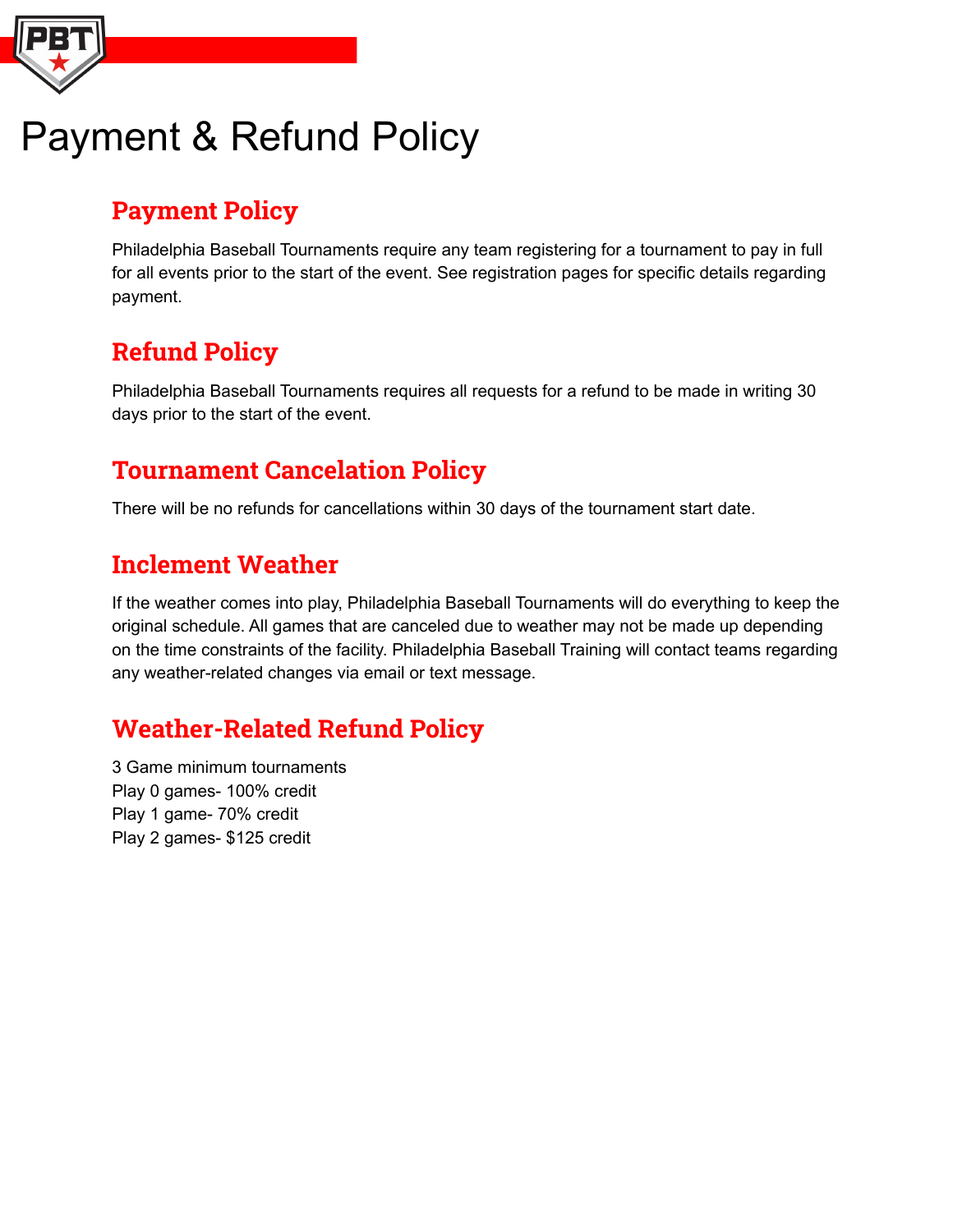

# Philadelphia Baseball Tournaments Playing Rules

*Coaches:* Be aware of the rules and rule changes. Philadelphia Baseball Tournaments reserves the right to amend these rules at any time for specific tournament play. National High School Federation Baseball Rules will be enforced with the following expectations.

### \*\*Rules Committee\*\*

In the event of a protest/rules objection, there is a committee in place by which the situation will be handled and decided by the committee in conjunction with the umpire on the field.

### **1. Pool Play Time Limit**

All games except the Championship game will be played with a strict one-hour and 50-minute time limit.

- a. No new inning can start after the one-hour and 50-minute time mark.
- b. Official game time will be kept by the umpires. The time will start immediately after the conclusion of the pre-game meeting.
- c. The home team will be determined by a coin flip for each pool play game.
- d. If the home team is ahead when the time expires, the game will be declared final immediately.
- e. The tournament director reserves the right to modify time limits at any time.

### **2. Innings**

- a. 8U-12U will play 6 inning games
- b. 13-15U will play 7 inning games

### **3. Tie Games**

All non-playoff games that are tied after the inning or time limit will end as a tie. There are no extra innings in pool play.

### **4. Forfeits**

All forfeits will be scored 7-0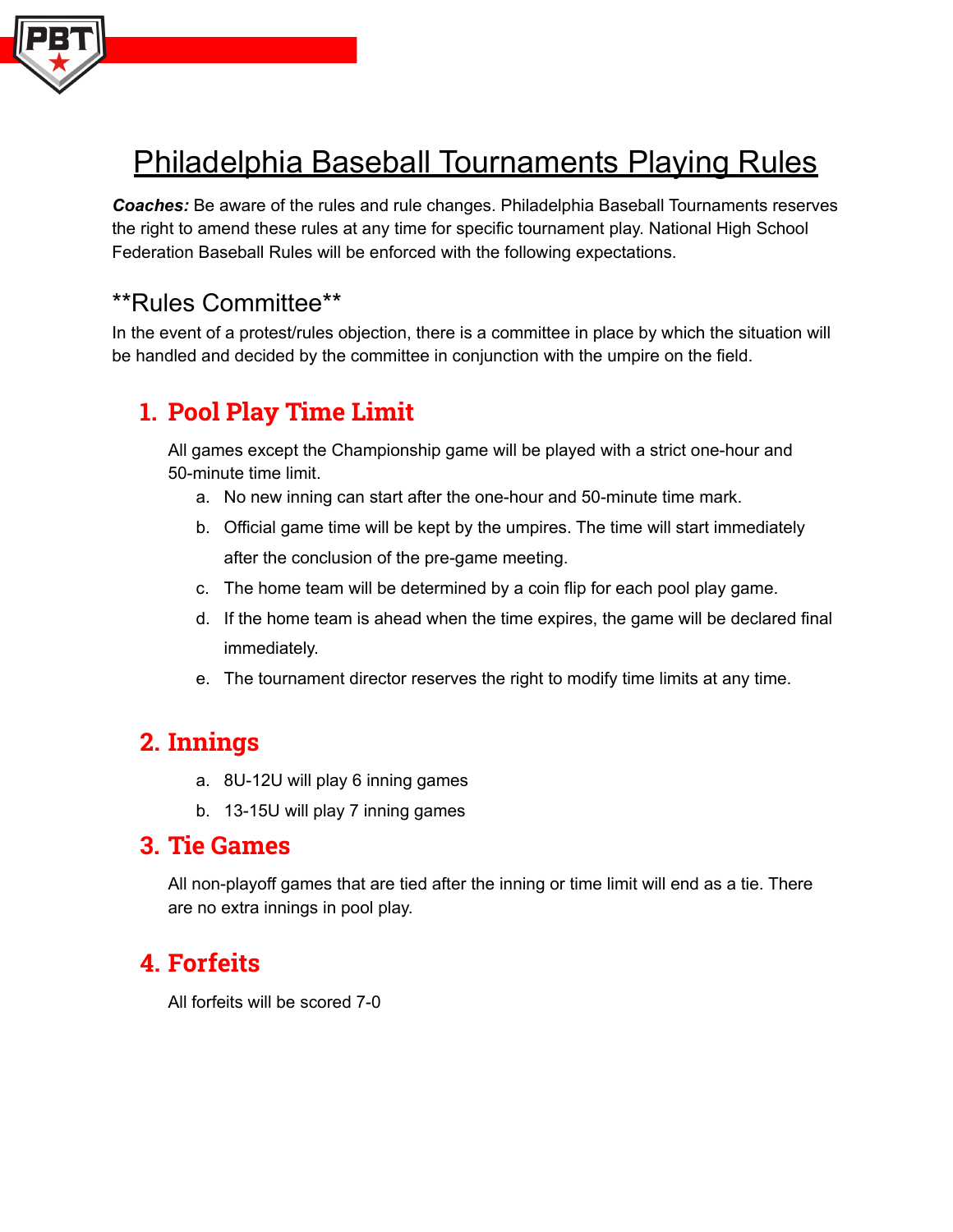

### **5. Mercy Rules**

#### **6 INNING GAMES (8U)**

- a. 16 runs after 4 innings
- b. 9 runs after 5 innings

#### **6 INNING GAMES (9U-12U)**

- c. 14 runs after 3 innings
- d. 10 runs after 4 innings
- e. 8 runs after 5 innings

#### **7 INNING GAMES (13U-15U)**

- A. 14 runs after 3 innings
- B. 10 runs after 4 innings
- C. 8 runs after 5 innings

### **6. Pitching Restrictions**

There are no pitch count restrictions, however, Philadelphia Baseball Tournaments recommends MLB Pitch Smart Guidelines. A player removed from the pitching position may not return to the pitching position for the remainder of the game.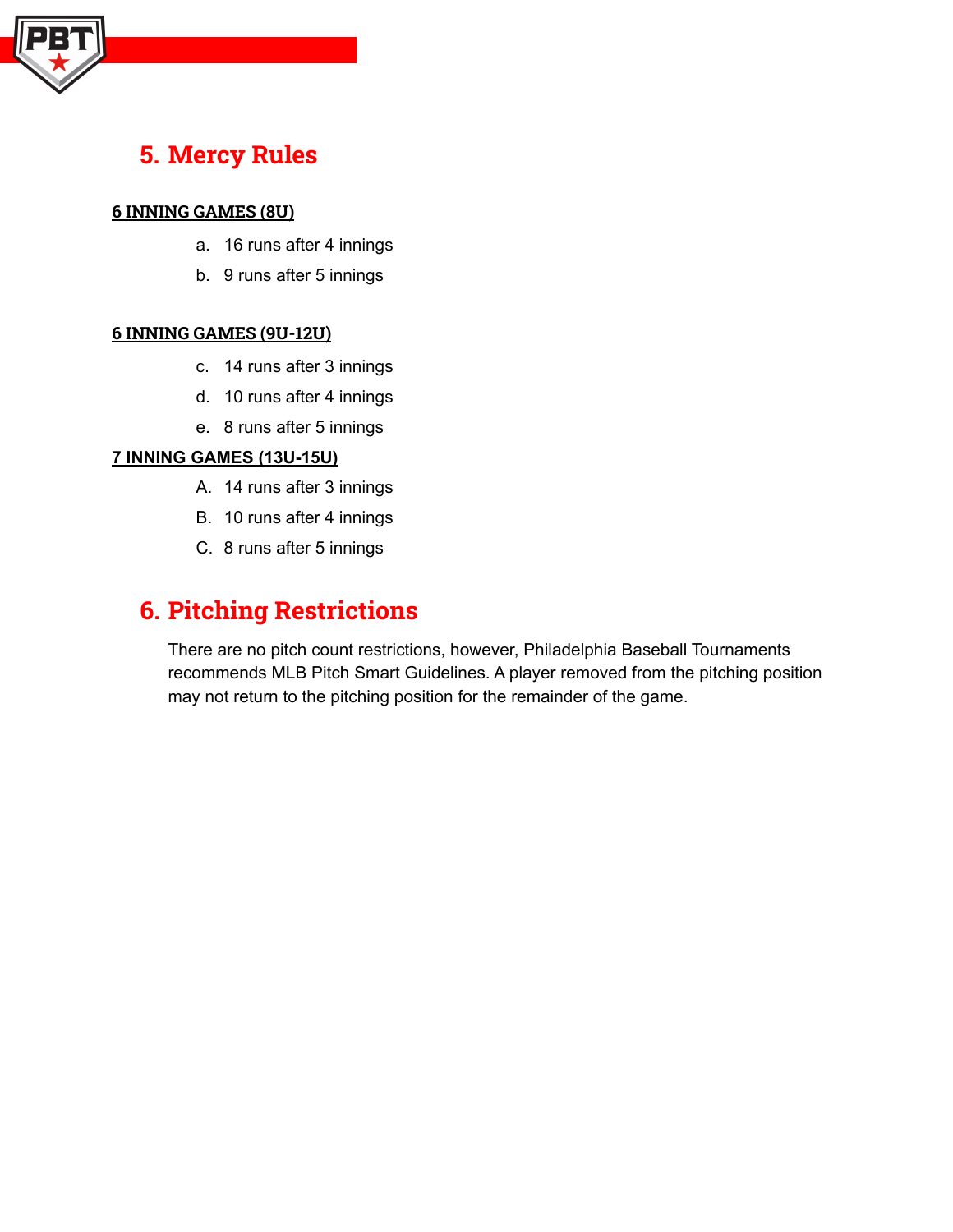

| <b>AGE</b> | <b>DAILY MAX (PITCHES)</b> | <b>REQUIRED REST (PITCHES)</b> |           |           |           |        |
|------------|----------------------------|--------------------------------|-----------|-----------|-----------|--------|
|            |                            | O Days                         | 1 Days    | 2 Days    | 3 Days    | 4 Days |
| $7 - 8$    | 50                         | $1 - 20$                       | $21 - 35$ | $36 - 50$ | N/A       | N/A    |
| $9 - 10$   | 75                         | $1 - 20$                       | $21 - 35$ | $36 - 50$ | $51 - 65$ | $66+$  |
| $11 - 12$  | 85                         | $1 - 20$                       | $21 - 35$ | $36 - 50$ | $51 - 65$ | $66+$  |
| $13 - 14$  | 95                         | $1 - 20$                       | $21 - 35$ | $36 - 50$ | $51 - 65$ | $66+$  |
| $15 - 16$  | 95                         | $1 - 30$                       | $31 - 45$ | $46 - 60$ | $61 - 75$ | $76+$  |
| $17 - 18$  | 105                        | $1 - 30$                       | $31 - 45$ | $46 - 60$ | $61 - 75$ | $76+$  |

### **7. Trips to the mound**

A second visit to the same pitcher in the same inning will result in removal from the pitching position. A player removed from the pitching position may not return to the pitching position for the remainder of the game.

### **8. Balks**

- a. 8U-10U No balks
- b. 11U-12U One warning per pitcher
- c. 13U-15U Dead ball, no warning

### **9. Infield Fly Rules**

- a. 8U-10U, No infield fly rule
- b. 11U-15U, Regular infield fly rule applies

### **10. Catcher Dropped 3rd Strike**

- a. 8U-10U, The batter is automatically out
- b. 11U-15U, Regular dropped 3rd strike rule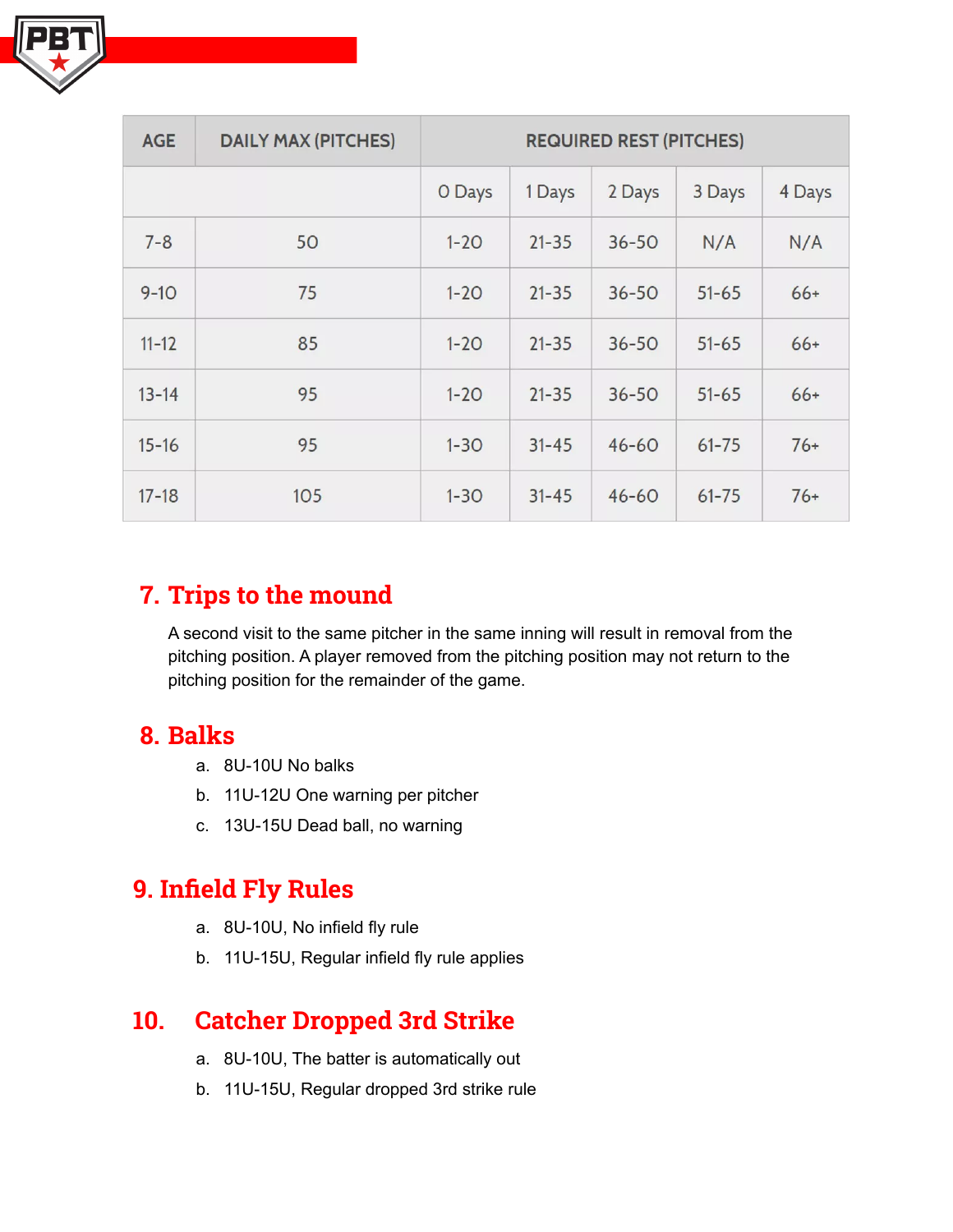

### **11. Starting the Game**

All games must be started with at least 8 players. The 9th position will be an automatic out until that position can be filled. If a team does not have a minimum of 8 players at the start of the game, then the team will be required to forfeit.

### **12. Batting Order and Extra Players**

Lineup cards must be exchanged at the plate meeting prior to the start of a game. Substitutes must be listed on the lineup card. Below are three options for completing a lineup card.

- a. Nine players in the batting order. No designated hitter (DH). All other players are substitutes. Starters may re-enter once
- b. A coach may choose to bat his entire roster. A continuous batting order allows for free defensive substitutions throughout the game.
	- i. If a team decides to bat his entire lineup and a player has to leave a game early the coach must notify the umpire and opposing team which player is leaving early at ground rules. Once the player has left the game he or she may not re-enter the game. When the player's spot in the lineup comes up his spot will be skipped and an out will not be recorded as long as the coach has identified that player in ground rules.
	- ii. If a team decides to bat their entire lineup and a player is injured and cannot return, the injured player's spot will be skipped in the lineup, and an out will not be recorded. The injured player will not be able to re-enter the game.

### **13. Re-entry Rule**

Starters must re-enter at the same place in the batting order. If a substitute is replaced by a starter then that substitute cannot re-enter.

### **14. Courtesy Runner**

Courtesy runners are optional at **any time** for the pitcher and catcher only. The courtesy runner can be a player not currently in the lineup or the last batter out.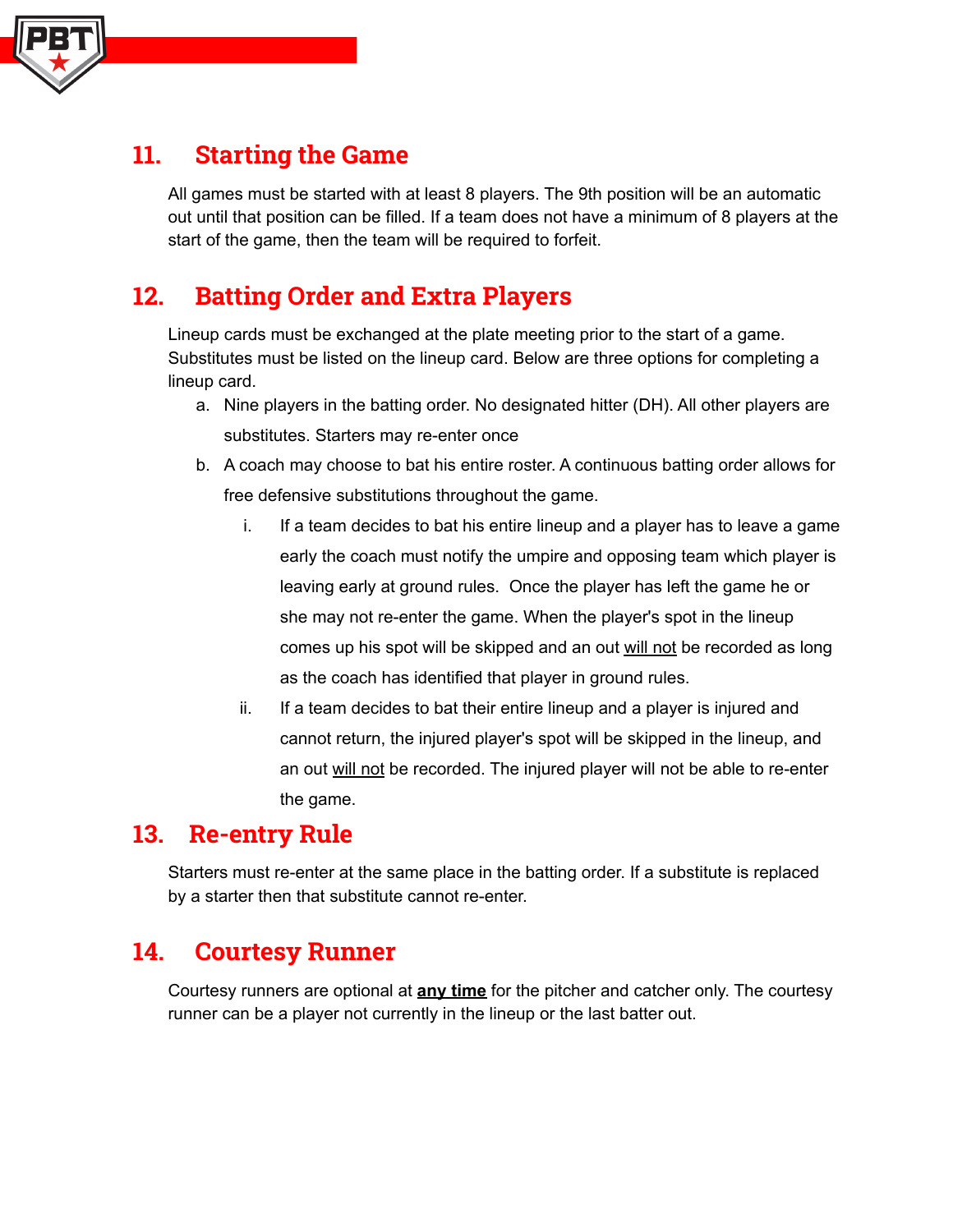

### **15. Intentional Walks**

The batter can be awarded first base at the request of the coach. The pitcher is not required to pitch to the batter

### **16. Official Game**

A game will be considered complete if weather, darkness, or field conditions prevent the game from being completed.

a. 6 or 7 inning games- 3 innings or  $2\frac{1}{2}$  (if the home team is leading) will constitute a completed game.

### **17. Scoring**

The official scorer of the game will be the head umpire.

### **18. Bat Restrictions**

| 9U-12U                                                                | <b>13U</b>                                                            | 14U-15U                              |
|-----------------------------------------------------------------------|-----------------------------------------------------------------------|--------------------------------------|
| All bats must have a<br>branding, label, or stamp<br>proving BPF 1.15 | All bats must have a<br>branding, label, or stamp<br>proving BPF 1.15 | BBCOR -3 (except if listed<br>below) |
| <b>USABat, BBCOR and Wood</b><br>bats are also allowed                | -3 or -5 (except if listed<br>below)                                  |                                      |
|                                                                       | BBCOR and Wood bats are<br>also allowed                               |                                      |

#### **Decertified Bats List Effective April 23, 2021**

- $\bullet$  2015 Demarini CF7 (-5)
- 2015 Easton XL1 (-5)
- 2016 Demarini CF8 (-5)
- 2016 Demarini CF8 (-8)
- 2016 Demarini CF8 (-10)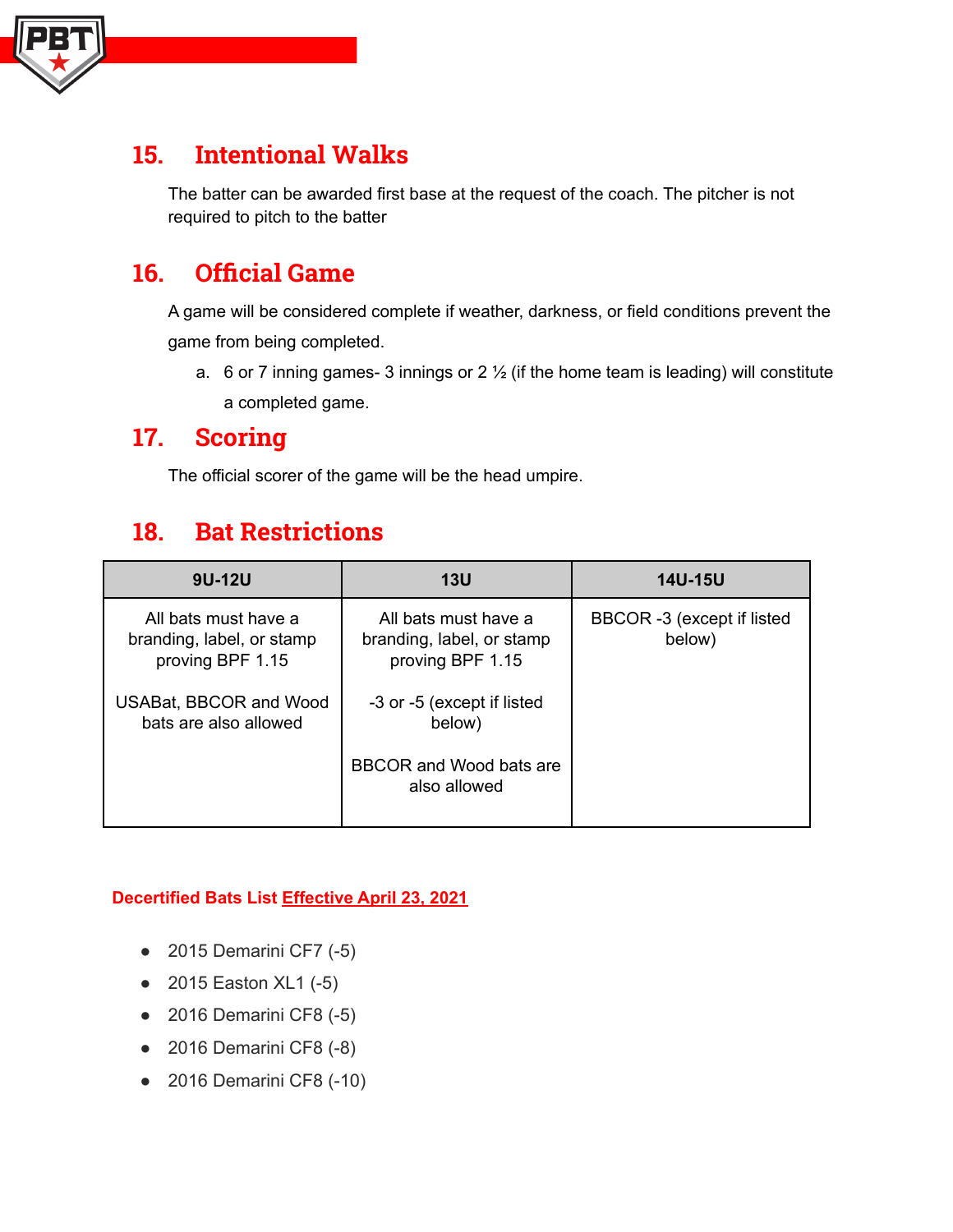

- 2017 Demarini CF Zen (-5)
- 2017 CF Zen Balanced (-8)
- 2017 CF Zen SL 2 3/4" (-10)
- 2017 CF Zen Zero Dark 2 3/4" (-10)
- Custom 2017 CF Zen 2 3/4" (-10)
- Custom 2017 CF Zen Balanced (-8)
- Louisville Slugger Blue Meta Composite (33/30 model only)
- Dirty South Kamo BB KA 8 (30/22, 31/21, 32/22, 31/23, 32/24 only)
- Easton Ghost X (30/20 only USA Baseball Marked)

If a team is protesting illegal equipment and the tournament director rules in your favor, then the equipment in question will be removed immediately and play will continue. If the player is using an illegal bat and the opposing team notices after the outcome of the play, that player will immediately be ruled out and then play will continue.

### **19. Leading/ Stealing**

- a. 8U-10U must wait until the ball crosses the plate to leave the base. The first violation will be a warning. Following a warning, the runner will be called out.
- b. 11U-18U, regular rules apply

### **20. Not covered in rules**

In the event that anything is not covered in the playing rules, the tournament committee will do their best to make the fairest possible ruling.

### **Base/ Pitching Dimensions**

- a. 8U-10U, 46' pitching, and 60' bases
- b. 11U-12U, 50' pitching, and 70' bases
- c. 13U-18U, 60'6" pitching, and 90' bases

### **8U Gameplay Rules**

To improve the game flow of the 8U tournament the following rules will be implemented during gameplay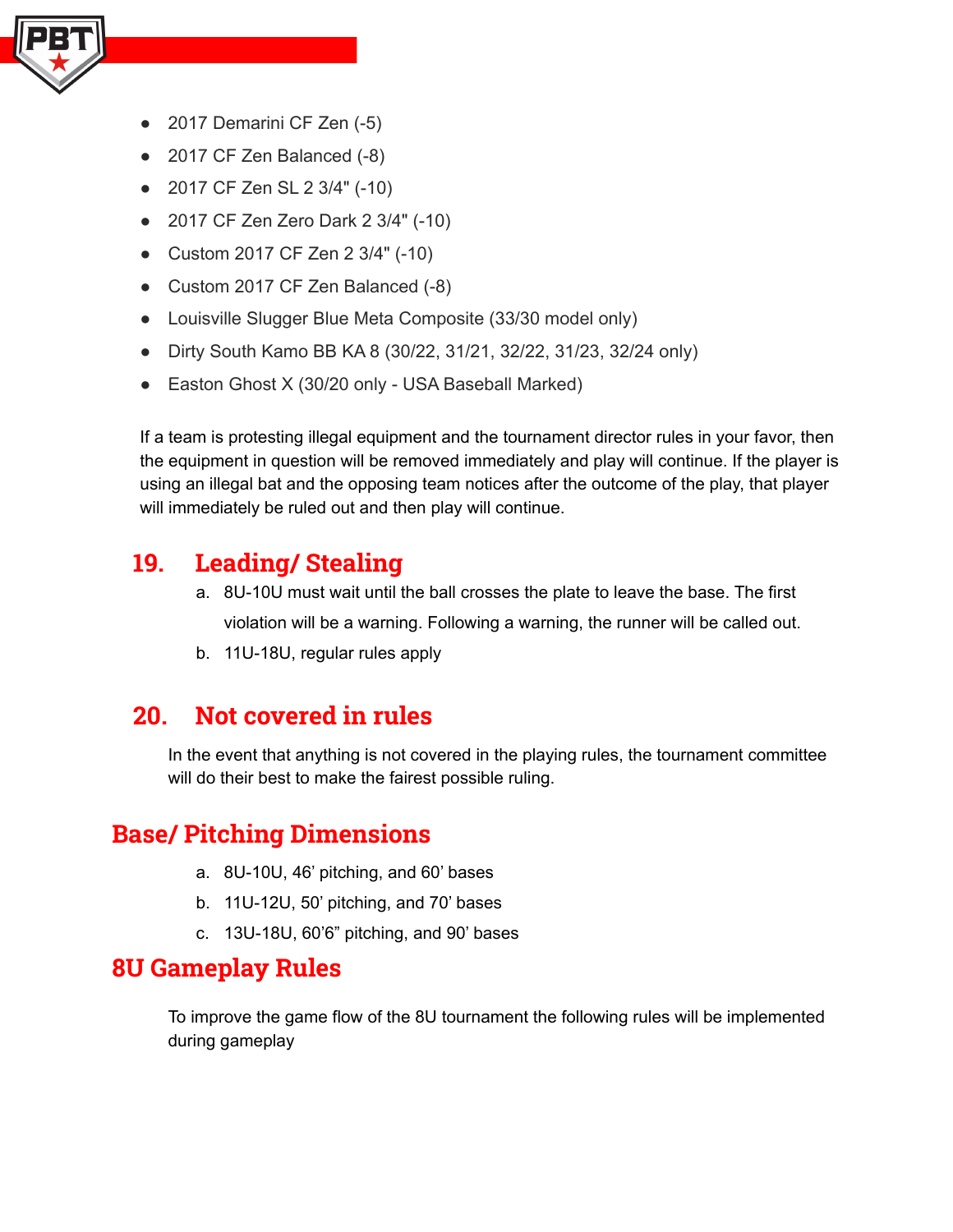

- d. Three outs or a maximum of four runs per inning. No runs beyond four will be scored unless a player hits a home run over the fence, in which all runs will count.
- e. There will be unlimited runs in the designated last inning determined by the umpire before a new inning can start.
- f. During the playoffs and the championship, unlimited runs will be during the 6th inning due to no time limit.
- g. Stealing (As the ball crosses the plate)
	- i. Maximum of five steal attempts per inning.
	- ii. Runners may advance to 2nd and 3rd on a passed ball.
	- iii. Runners cannot steal home on a passed ball or wild pitch.
	- iv. If runners are on1st and 3rd, and a play is made at 2nd base on a steal, the runner from 3rd may not advance.
	- v. If a play is made on a runner stealing 3rd on a wild pitch, the runner may not advance home.

# **Playoffs**

### **Pool Play Tie Breaker Rules**

- 1. Pool play overall record
- 2. If two teams are tied- Head-to-head
- 3. If three teams are tied and if one team has defeated both teams, that team will advance. If not skip to number 4
- 4. Total runs allowed in pool play
- 5. If still tied- Total runs scored in pool play
- 6. If still tied- Coin flip

### **Championship Game Play**

The higher seed will be the Home team for the championship game. There is no time limit for championship games. If teams are tied following 6/7 innings, teams will continue to play until a winner has been crowned. Any championship game that enters extra innings will play the tiebreaker format below.

> a. If teams are tied at the end of regulation, the game will go into the tie-breaker rule.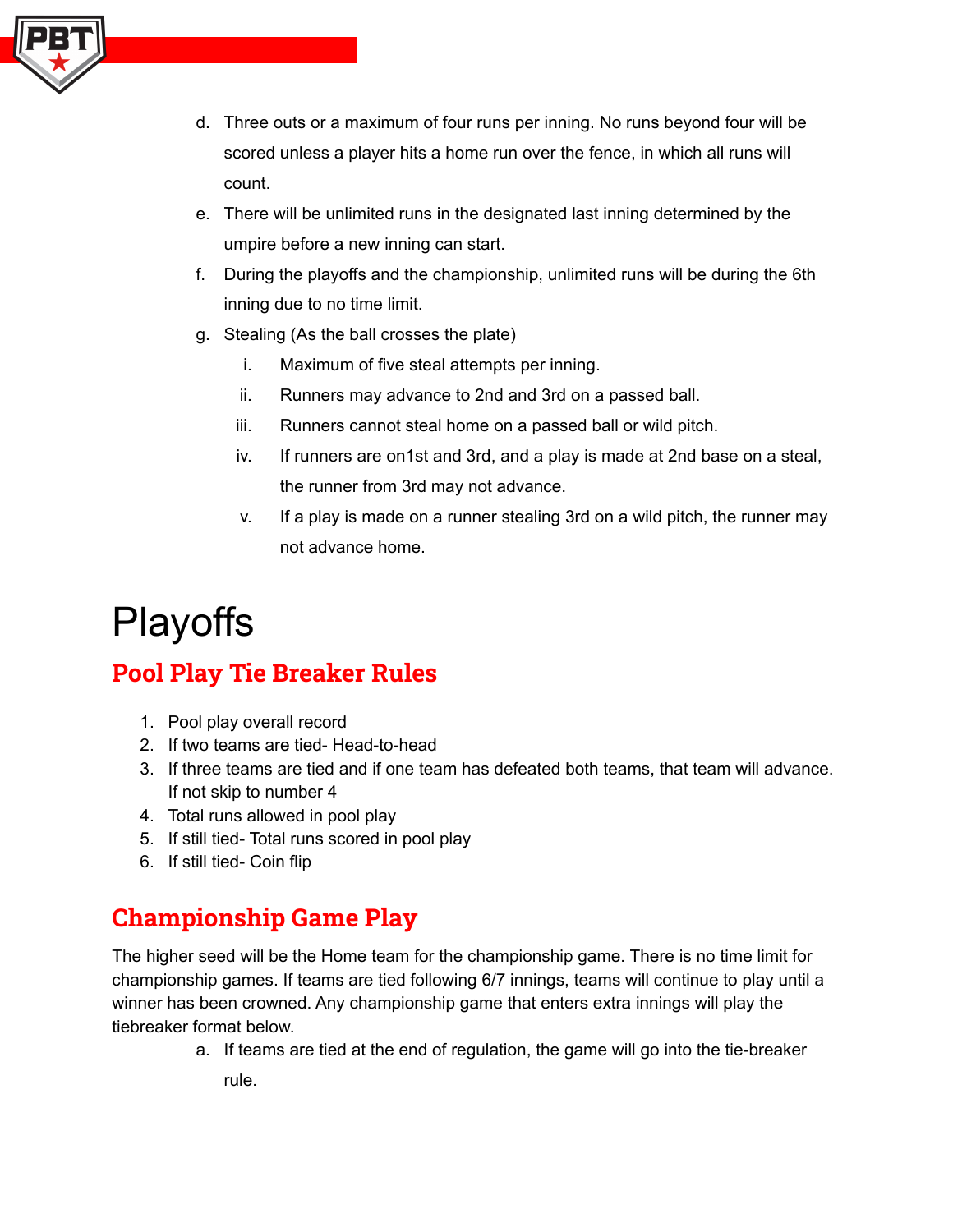

- i. Last batted out on second base
- ii. No outs, no count on the batter
- b. If the teams are still tied after the first tiebreaker inning, base runners will be placed as follows:
	- i. Last batter from the previous inning on second base
	- ii. Second to last batter on third base
	- iii. No outs, no count on the batter.
- c. If the teams are still tied after the second tiebreaker inning, base runners will be placed as follows:
	- i. Last batter from the previous inning on first base
	- ii. Second to last batter on second base
	- iii. Third to last batter on third base
	- iv. No outs, no count on the batter.

### **Playoff Time Limit**

- a. No new inning can start after the one-hour and 50-minute time mark.
- **b. PLAYOFFS, THE HIGHER SEED HAS THE CHOICE OF HOME AND AWAY AS WELL AS WHICH DUGOUT TO USE.**
- c. If the home team is ahead when the time expires, the game will be declared final immediately.
- d. If teams are tied at the end of the time limit, the game will go into the tie-breaker rule.
	- i. Last batted out on second base
	- ii. No outs, no count on the batter
- e. If the teams are still tied after the first tiebreaker inning, base runners will be placed as follows:
	- i. Last batter from the previous inning on second base
	- ii. Second to last batter on third base
	- iii. No outs, no count on the batter.
- f. If the teams are still tied after the second tiebreaker inning, base runners will be placed as follows:
	- i. Last batter from the previous inning on first base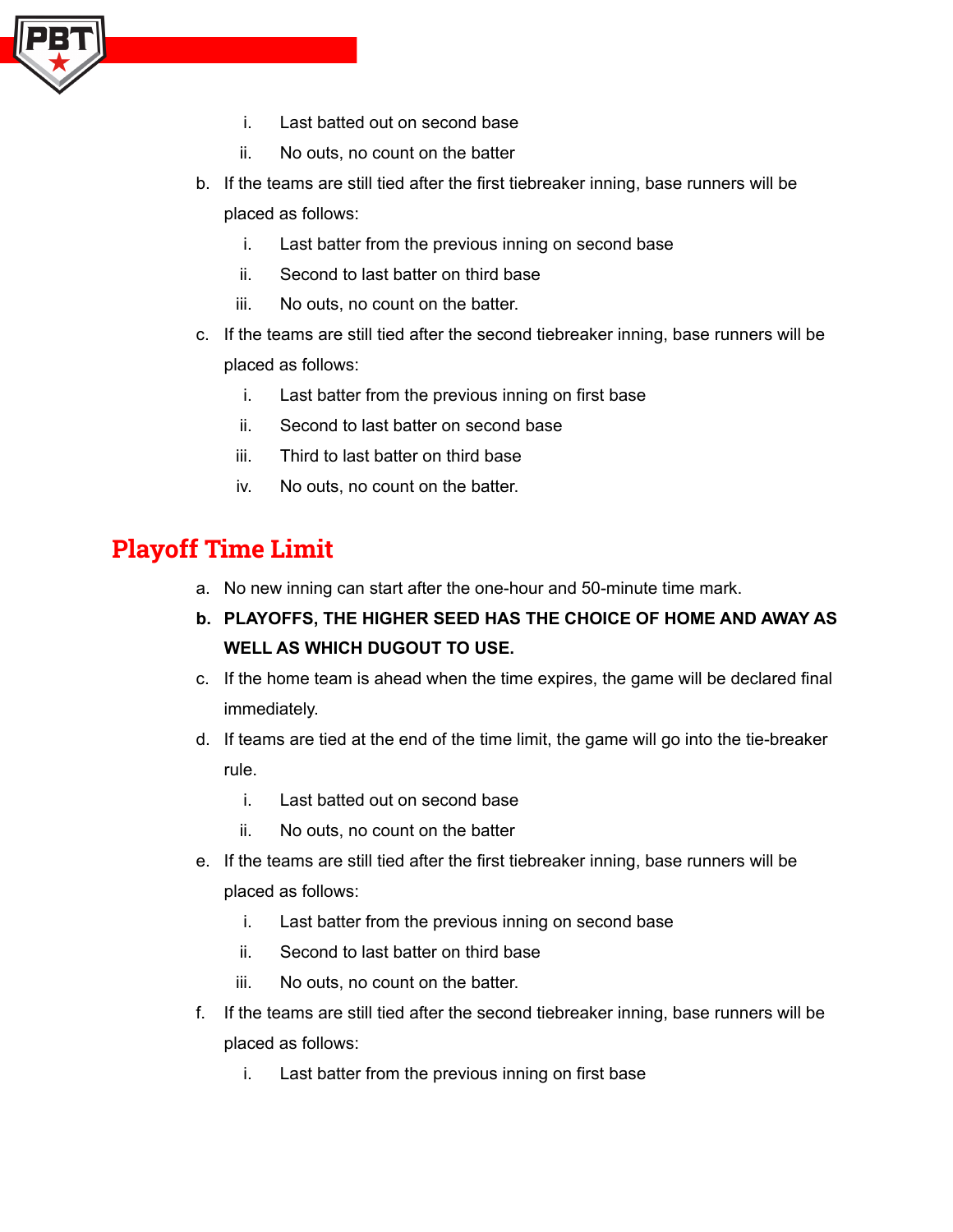

- ii. Second to last batter on second base
- iii. Third to last batter on third base
- g. No outs, no count on the batter.
- h. The tournament director reserves the right to modify time limits at any time.